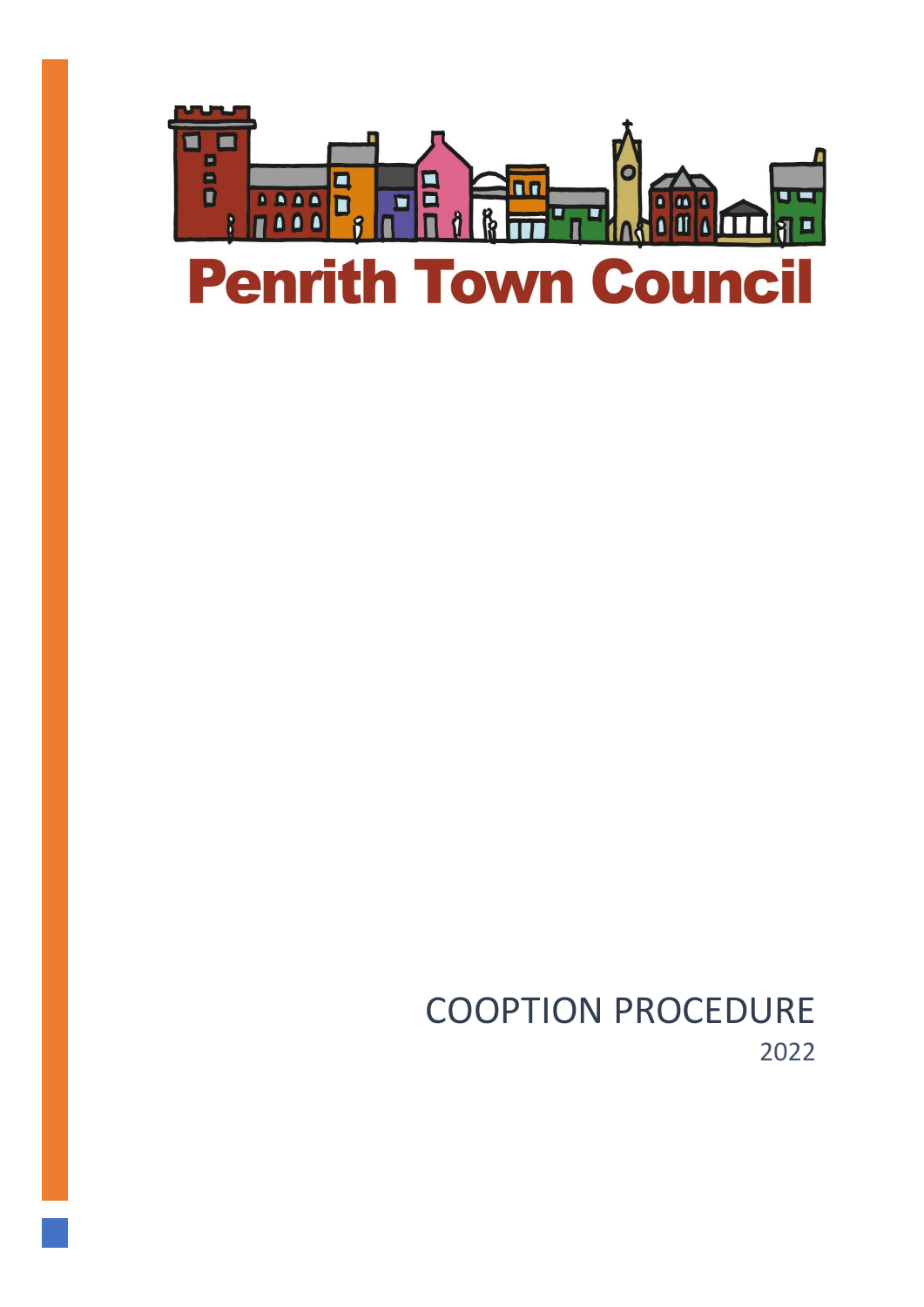#### **Overview**

This policy sets out the procedure to ensure there is compliance with legislation and continuity of procedures in the co-option of members to Penrith Town Council. The co-option procedure is entirely managed by the Town Council, and this policy will ensure that a fair and equitable process is carried out. There are no statutory rules regarding filling a vacancy by co-option.

The Council is composed of six wards. Use the underlined bold links below to open ward maps:

- **[Penrith East](https://www.penrithtowncouncil.co.uk/wp-content/uploads/2019/01/Penrith-East-Ward-Map.pdf)**
- **[Penrith West](https://www.penrithtowncouncil.co.uk/wp-content/uploads/2019/01/Penrith-West-Ward.pdf)**
- **[Penrith North](https://www.penrithtowncouncil.co.uk/wp-content/uploads/2019/01/Penrith-North-Full-Area.pdf)**
- **[Penrith South](https://www.penrithtowncouncil.co.uk/wp-content/uploads/2019/01/Penrith-South-Ward.pdf)**
- **[Penrith Pategill](https://www.penrithtowncouncil.co.uk/wp-content/uploads/2019/01/Penrith-Pategill-Ward.pdf)**
- **[Penrith Carleton](https://www.penrithtowncouncil.co.uk/wp-content/uploads/2019/01/Penrith-Carleton.pdf)**

To ensure that a fair and transparent procedure is undertaken this policy sets out the process to be followed by Penrith Town Council when co-option is under consideration and reflects our values:

- Equality Recognition Everyone is of equal value and should be respected according to individual needs and abilities.
- Reasonableness To be fair, reasonable and just in all council activities
- Accessibility Providing equal access for all in employment and service delivery.
- Empowerment Helping individuals take on responsibility so that they can influence and participate in the decision-making process.
- Quality Obtaining the highest standards in service delivery

A person's mental health or disability is only one aspect of who the person is. Our actions and the words we choose and the meanings we attach to them, influences attitudes. Our language choices have a powerful effect on how mental health and people living with mental health conditions and other disabilities are viewed. The Town Council will act respectfully using language, which emphasises the person, not the condition or disability and will encourage partners and stakeholders to do the same.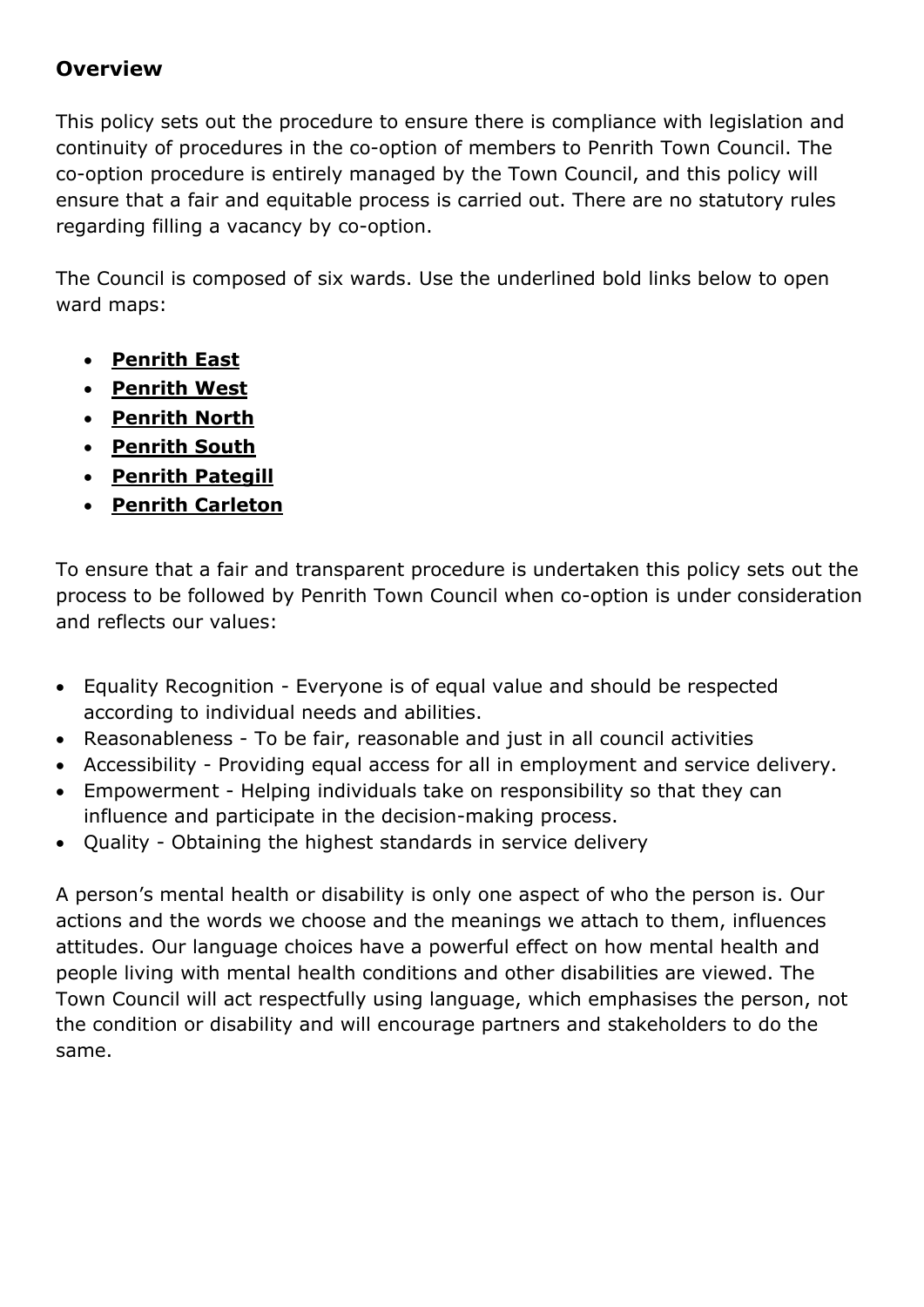#### **1. Introduction**

- 1.1 There are two circumstances under which the Electoral Officer of Eden District Council will notify Penrith Town Council that it may, if it so wishes, proceed to fill a casual vacancy by co-option:
	- a) **ORDINARY VACANCY -** when a ward seat has been left vacant because no eligible candidate stood for election at the full elections for a new council (currently at four-yearly intervals). In this instance the Town Clerk would be notified of vacancies by Eden District Council and that efforts must be made to fill the vacancies by co-option. The Council will decide if they wish to proceed to Stage 2.
	- b) **CASUAL VACANCY -** during the life of a council when a ward seat has fallen vacant (because of a resignation, death, disqualification or ineligibility). The Town Clerk will immediately notify the Electoral Officer and the vacancy will be advertised. If the required 10 electors of the ward have not called for a poll (by-election) within the legally specified time period (currently 14 days) following publication of the Notice of Vacancy, the Town Clerk would be notified by Eden District Council and that the vacancies can be filled by cooption. The Council will be notified, and they will decide if they wish to proceed to Stage 2 within 28 days or wait a period of 6 months before proceeding.
- 1.2 The Town Council is not obliged to co-opt to fill any vacancy.
- 1.3 Even if the Council invites applications for co-option, it is not obliged to select anyone from the candidates who apply.
- 1.4 It is not desirable that electors in a ward be left partially or fully unrepresented for a significant length of time. Neither does it contribute to effective and efficient working of the Council if there are insufficient councillors to share the workload equitably; to provide a broad cross-section of skills and interests; or to achieve meeting quorums without difficulty, given that some absence is unavoidable at times
- 1.5 The electoral area of Penrith Town Council is divided into wards. At a full election a candidate may only stand for election in one ward. This may result in some wards having more candidates standing for election than there are seats available, while other wards may have insufficient candidates standing for election to fill the available number of seats. Under these circumstances, the Town Council will be notified by the Electoral Authority after the election that it may proceed to fill any remaining vacancies by co-option.
- 1.6 Councillors elected by co-option are FULL members of the Council.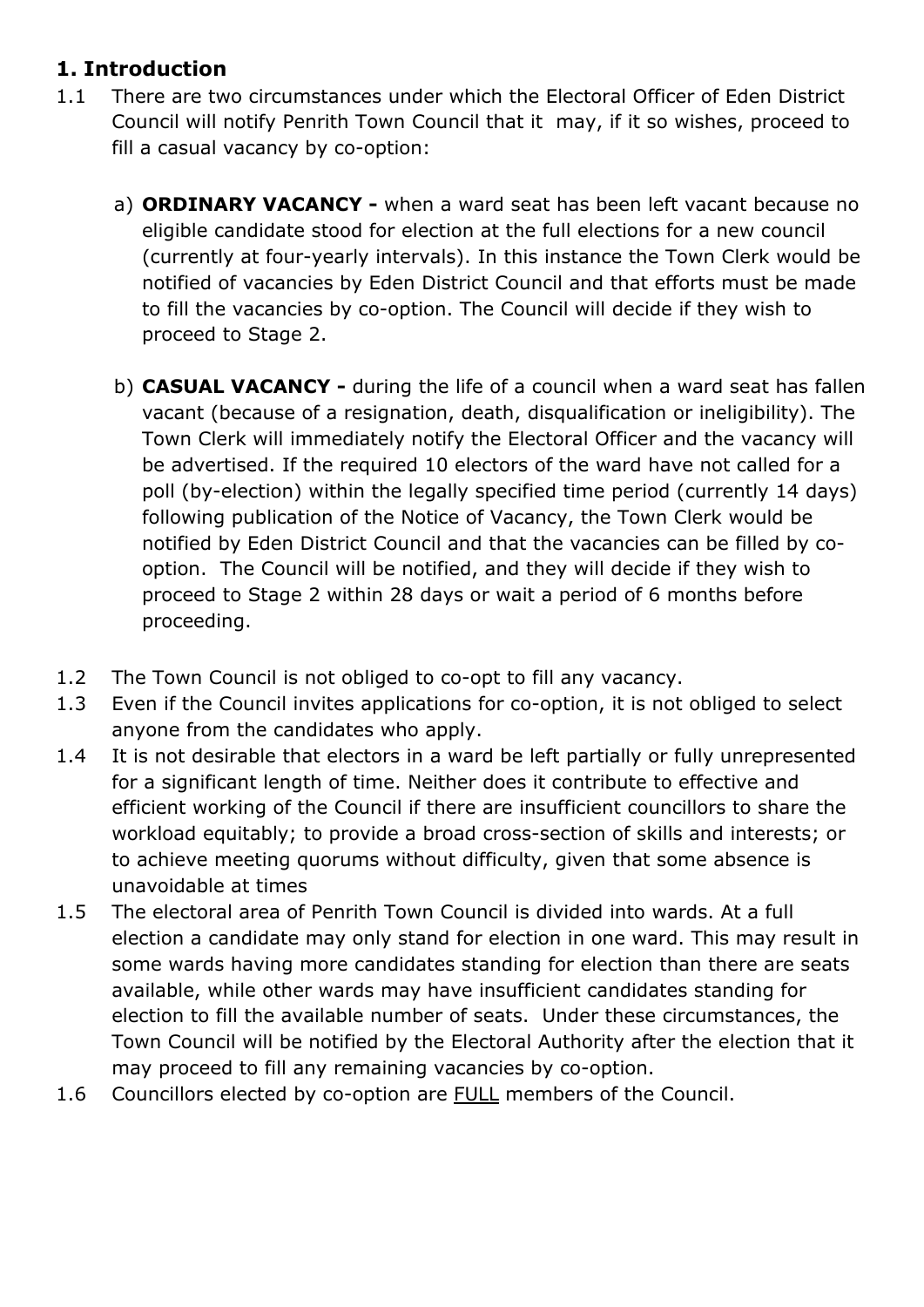## **2. Application Process**

- 2.1 On receipt, of written notification, from the Electoral Officer at Eden District Council, that a casual vacancy may be filled by means of co-option:
	- a) The Town Clerk will announce the vacancy or vacancies to be filled by cooption within 21 days of receipt of the written notification by means of displaying a Notice on the Council Noticeboard and website. A copy of the Notice will also be sent to the local press.
	- b) The co-option Notice will include the closing date for acceptance of requests for consideration (between 14 and 30 days after the date of the display) and the number of vacancies.
	- c) The Town Clerk will advise the council when the Co-option Policy has been instigated, by sending a memorandum to all councillors.
- 2.2 Members may point out the vacancies and the process to any qualifying candidate(s).
- 2.3 Candidates found to be offering inducements of any kind will be disqualified.
- 2.4 The Statutory requirements to be co-opted as a Councillor are the same as standing for election to the Town Council.
- 2.5 The applicant needs to be proposed and seconded by two residents on the electoral register for the appropriate Town Council ward.
- 2.6 The applicant must meet at least one of the following qualifications:
	- a) Is on the electoral register anywhere in the parish.
	- b) Has lived in or within 3 miles of the parish boundary for the previous 12 months.
	- c) Owns, rents, occupies or otherwise has right of occupation of land in the parish.
	- d) Works in the parish.
- 2.7 Although **there is no statutory requirement to do so**, applicants for cooption will be asked to:
	- a) Submit information about themselves, by completing a short application form (a copy of the application form is attached as Appendix 1) together with a CV and written summary covering: their reasons for wishing to be a councillor; previous community/council work; any other skills they can bring to the Council, their interests and recent career history, similar to that which they would produce if standing for election.
	- b) Confirm their eligibility for the position of Councillor within the statutory rules (a copy of the confirmation of eligibility form is attached as Appendix 2)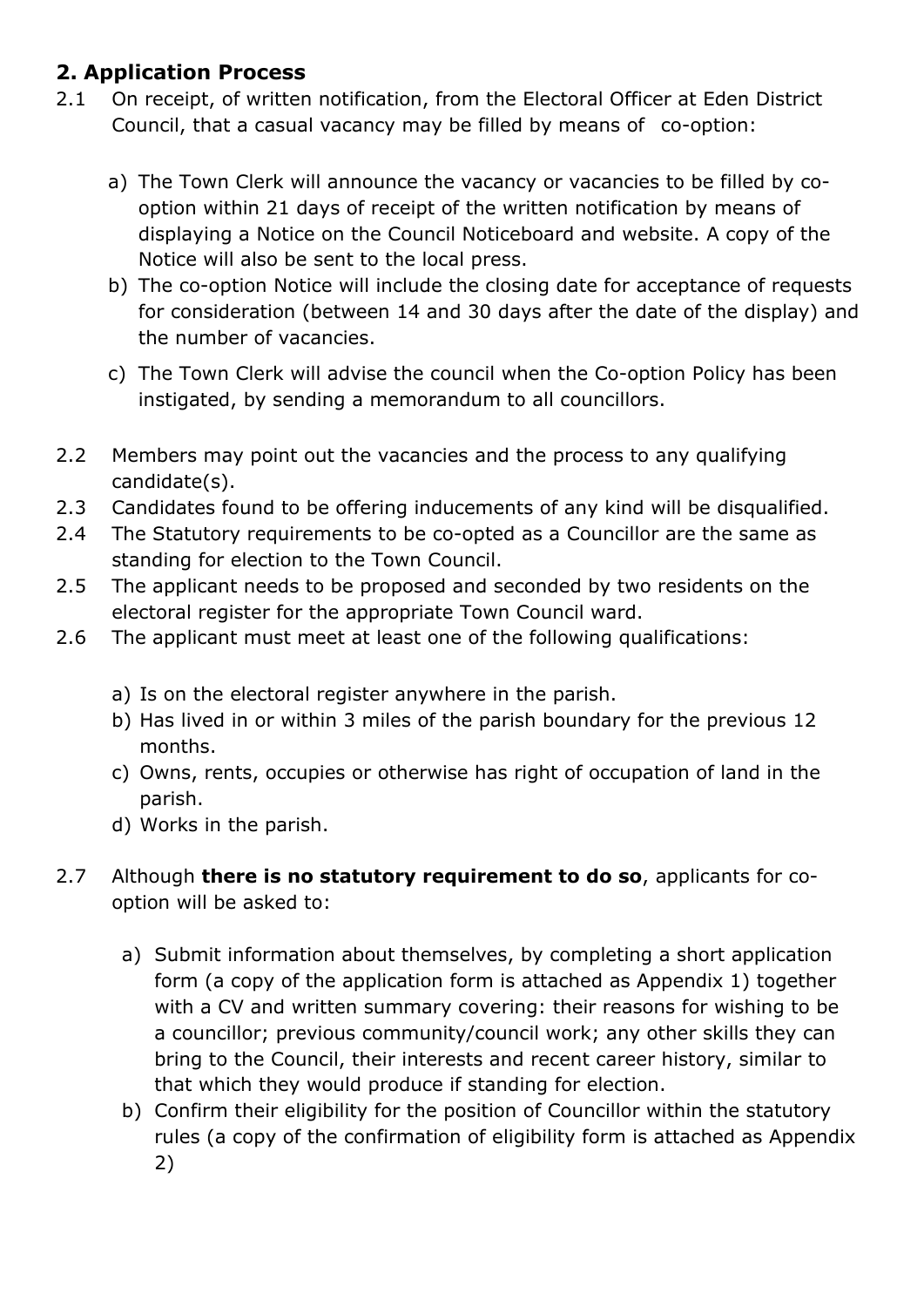- 2.8 Copies of the applicant's application forms will be circulated to all councillors by the Town Clerk at least seven days prior to the meeting of the full Council, when the co-option will be considered. All documents will be treated by the Clerk and all councillors in confidence and in accordance with the GDPR 2018.
- 2.9 Candidates will be sent an invitation to attend the meeting at which their appointment application will be considered as part of the full agenda of the meeting.
- 2.10 Candidates will be informed that they **may** wish to speak for up to 3 minutes about their application at the Council meeting, but this is at their discretion and not obligatory.
- 2.11 If Members wish to raise a question to the candidate, the press and public will be asked to leave the Council meeting.
- 2.12 If Members wish to discuss the candidate's application forms the press and public will be asked to leave the Council meeting, for the applications to be considered. If there is no discussion requested the Chair can commence the voting procedure.

### **3. Voting Procedure**

- 3.1 If consideration of the application has taken place without the press and public being present, the Chair will reconvene the meeting and it will be reopened to the public and press and voting takes place.
- 3.2 Voting will be according to the statutory requirements, in that, a successful candidate must have received an absolute majority vote of those present and voting.
- 3.3 If there are more than two candidates for one vacancy and no one of them at the first count receives a majority over the aggregate votes given to the rest, the candidate with the least number of votes will be removed from consideration and the remainder will then be put to the vote again.
- 3.4 This process will, if necessary, be repeated until a majority is obtained.
- 3.5 This process will be followed separately for each individual vacancy for which co-option is under consideration
- 3.6 If no candidate secures an absolute majority of votes cast for an individual vacancy, then that vacancy remains unfilled (e.g. 18 councillors are present and 10 abstain from voting then there is no absolute majority).
- 3.7 Councillors shall vote by paper ballot.
- 3.8 In the case of an equality of votes, the Chair of the meeting has a second or casting vote.
- 3.9 After the vote has been concluded, the Chair will declare the successful candidate duly elected and after signing their declaration of acceptance of Office may take their seat immediately.
- 3.10 The Council is not obliged to provide feedback on the application process to unsuccessful candidates.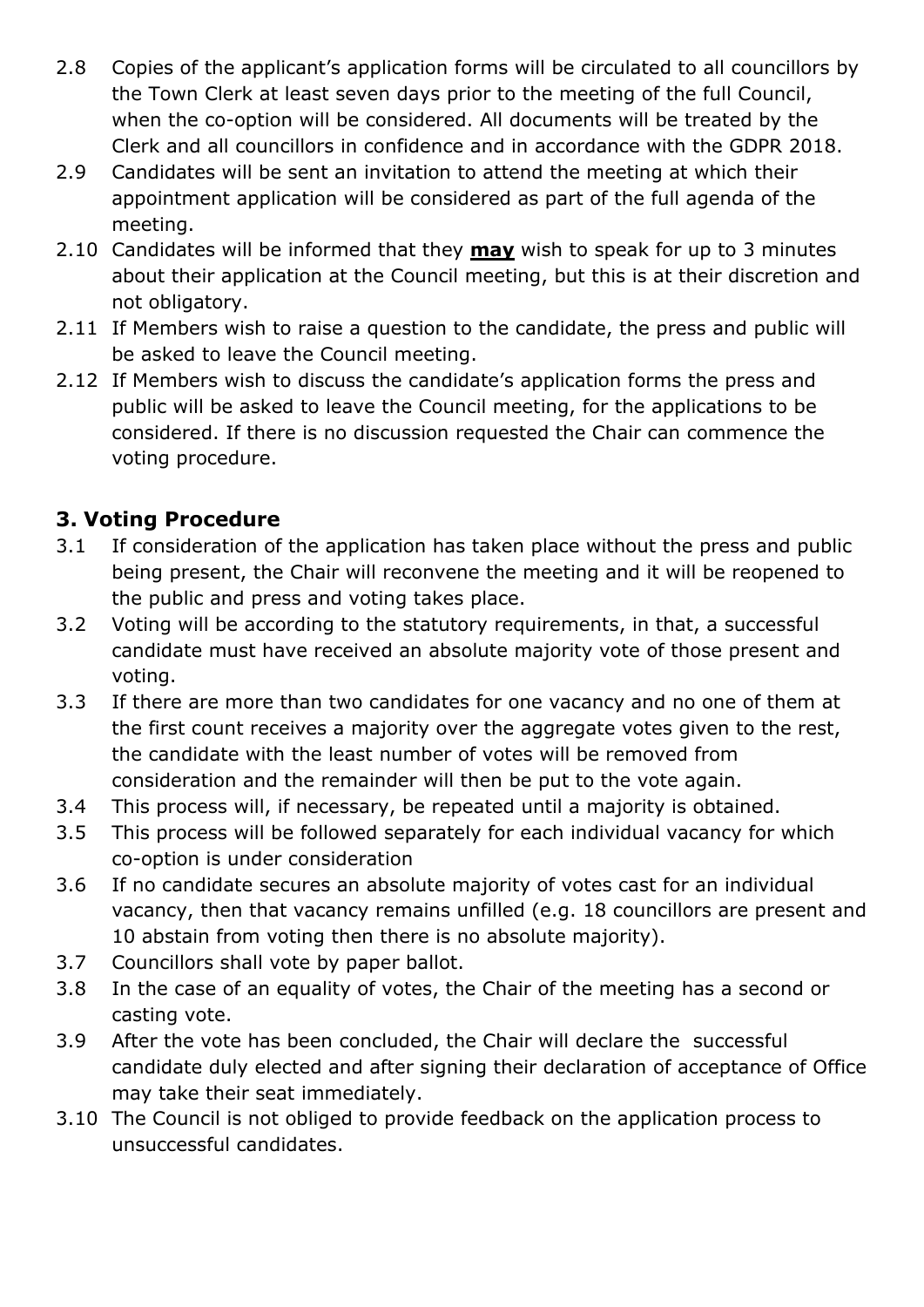### **4. Acceptance of Office**

- 4.1 The successful candidate(s) must sign their declaration of acceptance of office before they can act as a councillor. The Register of Interest must be completed within 28 days and the Town Clerk will forward a copy to the Monitoring Officer.
- 4.2 The Clerk will advise the Elections Officer of Eden District Council of the names of anyone co-opted to the Council.
- 4.3 The Town Clerk is responsible for providing each new councillor with an induction, a new councillors pack and should ensure that all new councillors have read and understood the Code of Conduct and the Standing Orders adopted by the Council.

#### **5. Appendices**

- Appendix 1 Application form
- Appendix 2 Eligibility Form

**Adopted**: **May 2015 Reviewed Annually**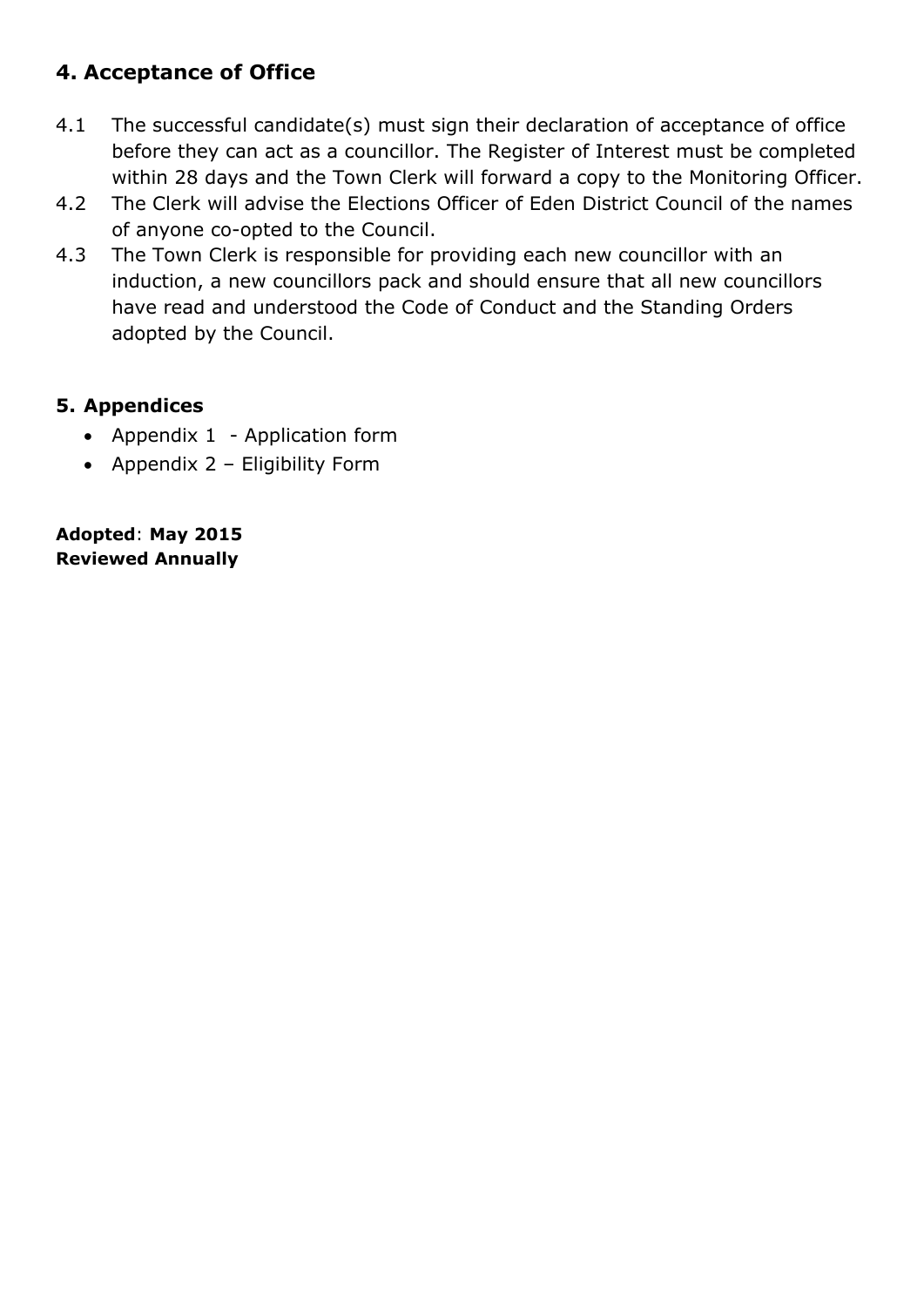#### **Appendix 1**

#### **PENRITH TOWN COUNCIL Co-option Application Form**

| <b>PERSONAL DETAILS - (Block Capitals please)</b> |      |    |  |
|---------------------------------------------------|------|----|--|
| Name:                                             |      |    |  |
| <b>Address:</b>                                   |      |    |  |
| <b>Telephone or Mobile</b><br><b>Number:</b>      |      |    |  |
| <b>Email address:</b>                             |      |    |  |
| Are you 18 or over?                               | YES□ | NO |  |

If NOT resident in Penrith please confirm the address for qualification in Appendix 2 Section 1 **Eligibility** 

# **Address:**

Is there any other information you would like to disclose regarding your application? (e.g. if you are related to an employee of the Council / would require assistance during Council meetings with your mobility, hearing or vision)

**Signature ……………………………………. Date …………………………………**

Please return your completed form, together with your written summary and the Co-option Eligibility Form to:

Town Clerk Penrith Town Council Unit 1, Church House, 19-24 Friargate, Penrith, Cumbria, CA11 7XR

For verification by Town Clerk

Electoral Roll No.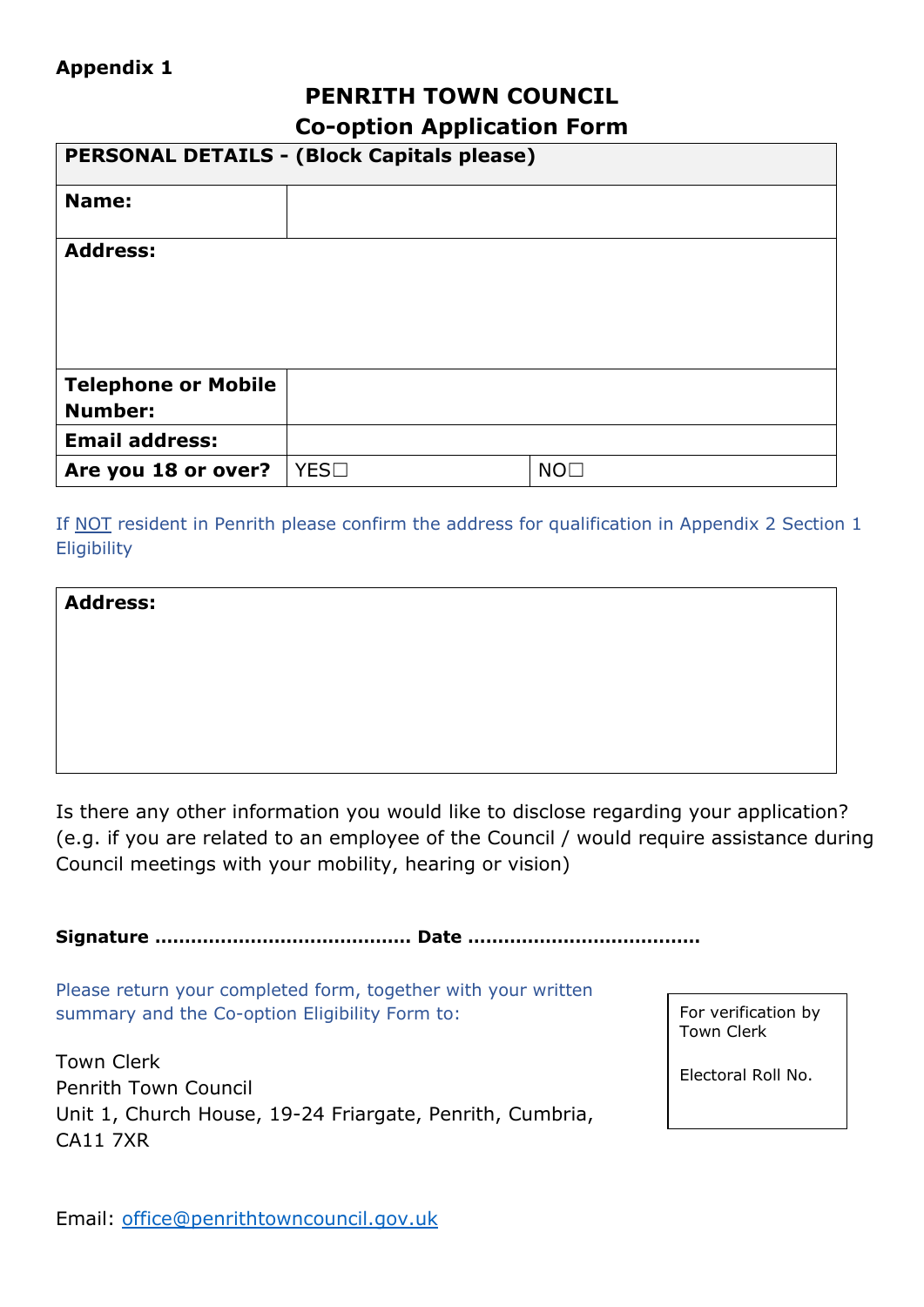Please detail any experience you have that may be relevant to Penrith Town Council (If necessary, please continue using separate sheet of paper).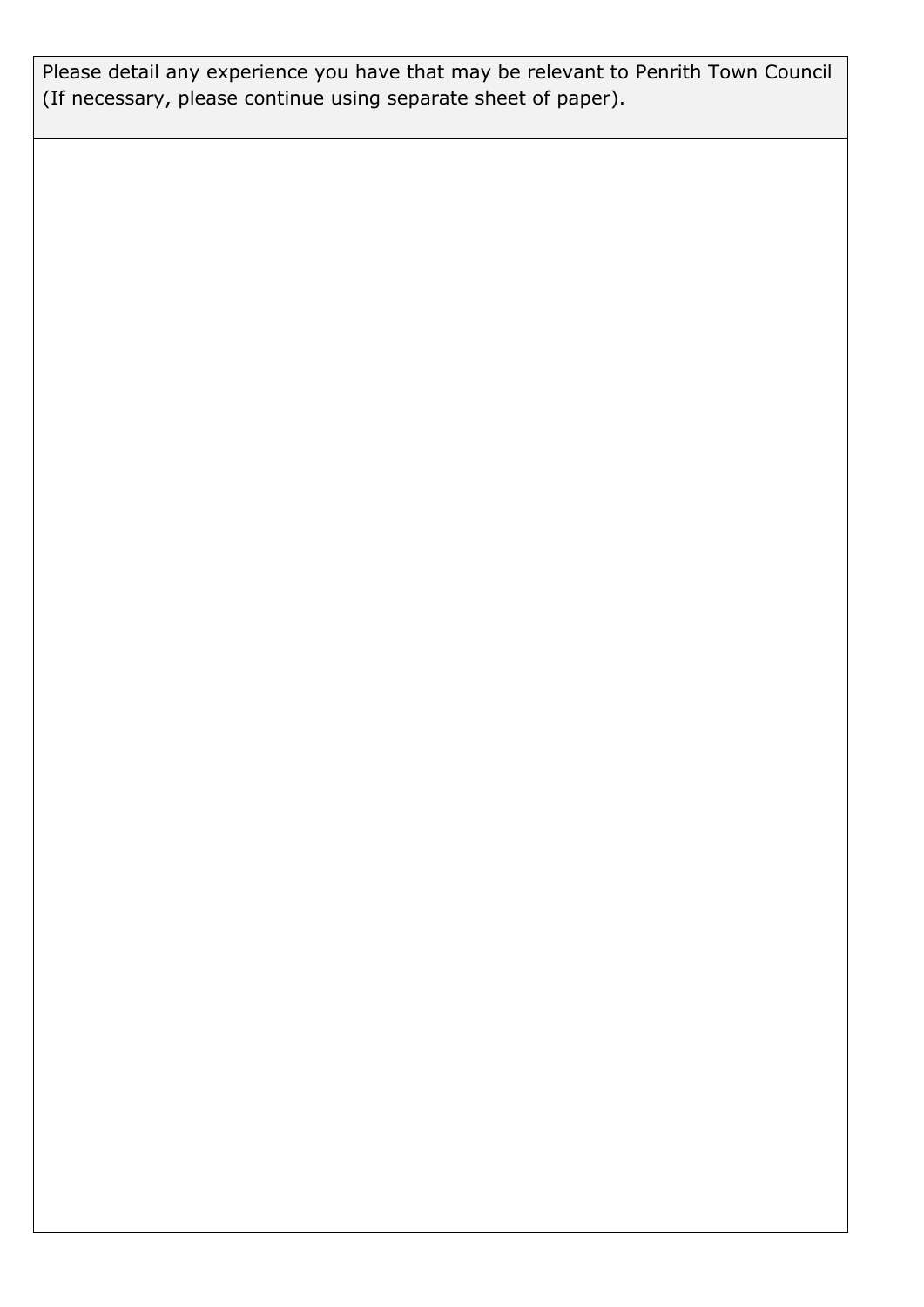# **Appendix 2 Co-option Eligibility Form**

1. In order to be eligible for co-option as a Penrith Town Councillor you must be a British subject, or a citizen of the Commonwealth or the European Union; and be 18 years of age or over on the 'relevant date' (i.e. the day on which you are nominated or if there is a poll the day of the election). You must additionally be able to meet one of the following qualifications. Please tick which of the above applies to you:

☐I am registered as a local government elector for the parish of Penrith; **or**

 $\Box$ I have, during the whole of the twelve months preceding the date of my cooption, occupied as owner or tenant, land or other premises in the parish of Penrith; **o** 

 $\square$ My principal or only place of work during those twelve months has been in the parish of Penrith; **or**

 $\Box$ I have during the whole of twelve months resided within 3 miles of the parish of Penrith.

- 2. Please note that under Section 80 of the Local Government Act 1972 a person is disqualified from being elected as a Local Councillor or being a member of a Local Council if he/she:
	- a) holds any paid office or employment of the town council (other than the office of Chair) or of a joint committee on which the Council is represented;
	- **or**
	- b) is a person who has been adjudged bankrupt or has made a composition or arrangement with his/her creditors\* (but see below);
	- **or**
	- c) has within five years before the day of election, or since his/her election, been convicted in the UK, Channel Islands or Isle of Man of any offence and has been sentenced to imprisonment (whether suspended or not) for not less than three months without the option of a fine;
	- **or**
- e) is otherwise disqualified under Part III of the representation of the People Act 1983 for corrupt or illegal practices

\*This disqualification for bankruptcy ceases in the following circumstances:-

- i) if the bankruptcy is annulled on the grounds that either the person ought not to have been adjudged bankrupt or that his/her debts have been fully discharged;
- ii) if the person is discharged with a certificate that the bankruptcy was caused by misfortune without misconduct on his/her part;
- iii) if the person is discharged without such a certificate.